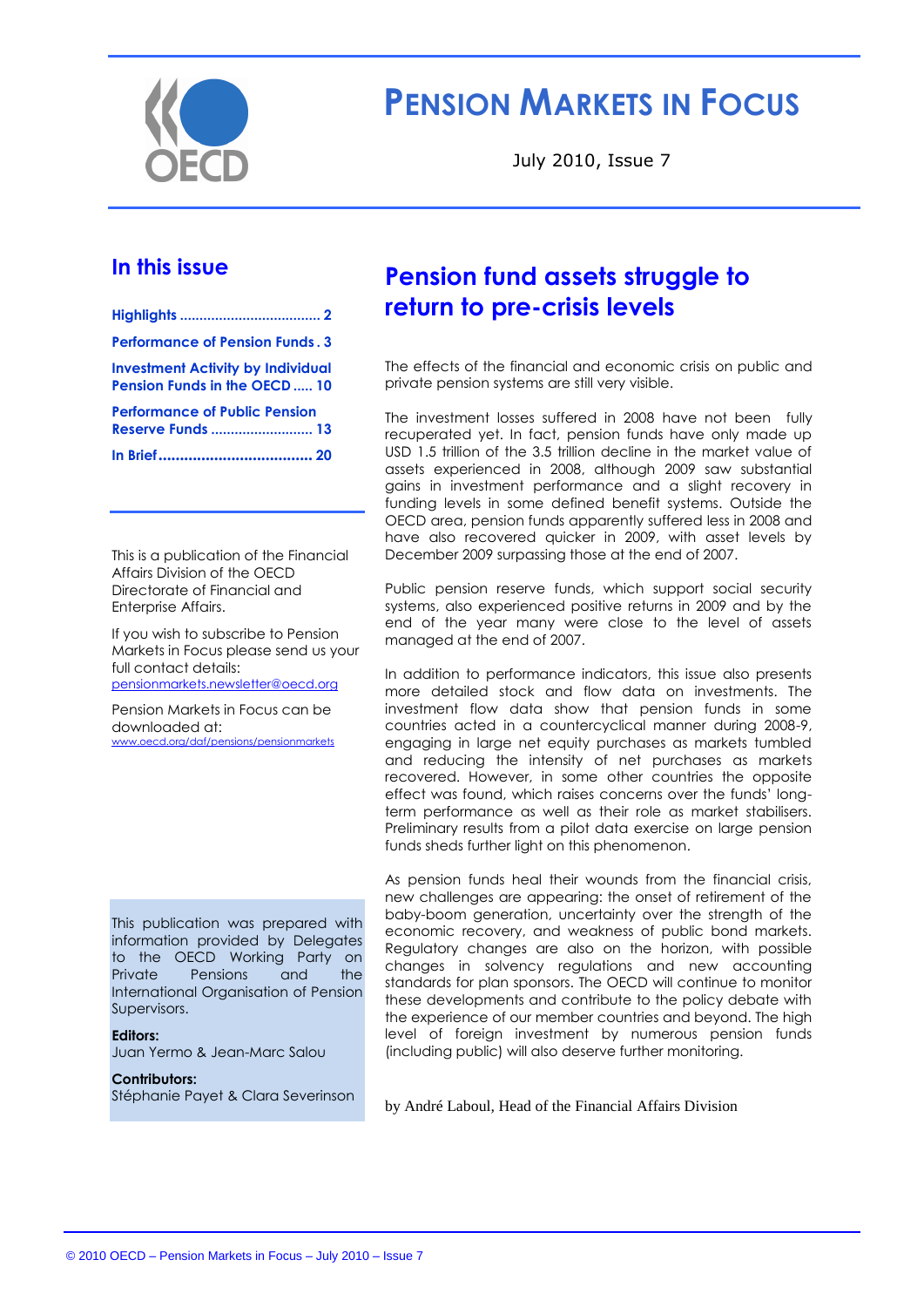### **HIGHLIGHTS**

**While pension funds have strengthened with the financial market rebound, OECD data show that pension fund assets in most countries have yet to recover to pre-crisis levels. Public pension funds, however, have now fully made up for their crisis-related losses due to more conservative investment strategies.** 

- Thanks to the rebound in equity prices that started in March 2009, the total amount of pension fund assets in OECD countries recovered around USD 1.5 trillion of the USD 3.5 trillion in market value that they lost in 2008. Despite this recovery, total asset values in the OECD area were still 9% below the December 2007 levels on average. Some countries however already recuperated completely from the 2008 losses. This is the case for Austria, Chile, Hungary, Iceland, New Zealand, Norway, and Poland.
- The OECD weighted average asset-to-GDP ratio for pension funds increased from 60.3% of GDP in 2008 to 67.1% of GDP in 2009, with the Netherlands improving by a record 17.1pp jump in the value of its assets in the last year, equivalent to a gain of USD 48billion, from USD 979 billion to over USD 1 028 billion.
- Despite these positive outcomes, funding levels for pension funds were still significantly lower at the end of 2009 than two years previously. The median funding deficit (the gap between assets and liabilities) was 26 per cent at the end of last year, compared with 23 per cent a year earlier and 13 per cent in 2007. Decreasing bond yields (which are used to calculate liabilities) in many countries meant that liabilities went up, offsetting the investment recovery.
- While public pension reserve funds (PPRFs) in some countries were hit badly by the financial crisis during 2008, they experienced a strong recovery in performance in 2009, which largely made up for the losses suffered in the previous year. By the end of 2009, the total amount of PPRF assets was equivalent to USD 4.5 trillion, on average 7.3% higher than at the end of 2008, and 13.9% higher than in December 2007. The funds shielded from the crisis were those with conservative investment portfolios.

The primary source of this report is provided by national pension authorities through the OECD Global Pension Statistics (GPS) project. Within the GPS project the original data are administrative data collected on an ongoing basis.

Notes related to charts and tables contained in the publication can be found on pages 18 and 19.

Most of tables and charts contained in this edition, together with the underlying data, can be retrieved in MS Excel spreadsheets format at: **[www.oecd.org/daf/pensions/pensionmarkets.](http://www.oecd.org/daf/pensions/pensionmarkets)**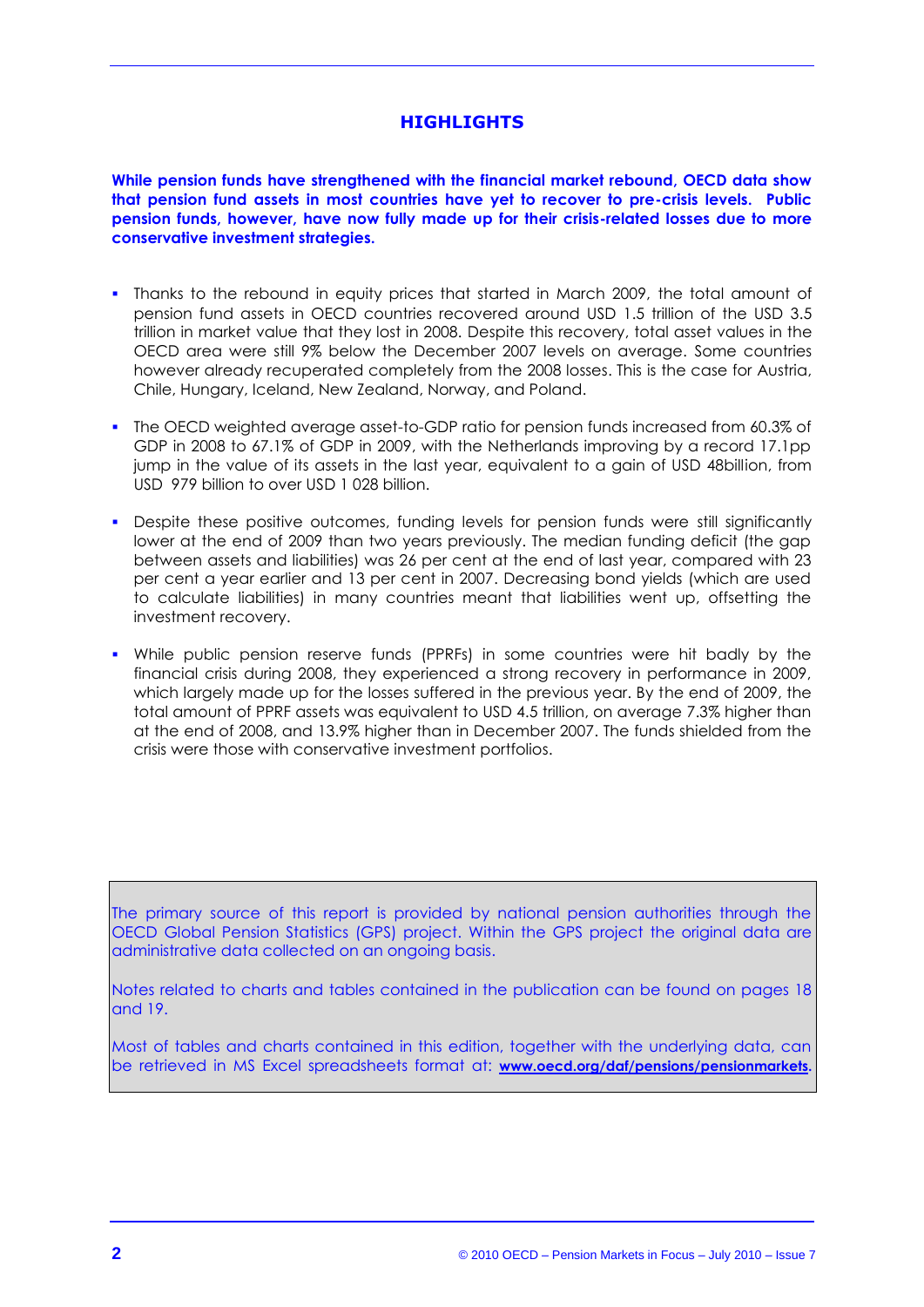## **FINANCIAL PERFORMANCE OF PENSION FUNDS IN SELECTED OECD AND NON-OECD COUNTRIES**

#### **During 2009, pension funds experienced a positive investment rate of return of 6.6% on average. Despite this recovery, by 31 December 2009 their asset values were still on average 9% below their December 2007 levels.**

Thanks to the rebound in equity prices that started in March 2009, pension funds in the OECD recovered around USD 1.5 trillion<sup>1</sup> of the USD 3.5 trillion in market value that they lost in 2008 (from USD 18.7 trillion in December 2007 to USD 15.3 trillion in December 2008). However, market developments in the first half of 2010 have largely stalled this recovery.

Pension funds experienced on average a positive investment rate of return of 6.6% in nominal terms up to the end of 2009 (6.0% in real terms). Figure 1 shows pension fund investment performance in 2009 in the 10-15% range in most OECD countries. The best performing pension funds amongst OECD countries in 2009 were Chile (25%), Hungary

(22%), the Netherlands (18%), and Turkey (17.1%). On the other hand, in countries like Czech Republic and Korea pension funds had, on average, low positive investment rate of return (under 5%).

<sup>1.</sup> OECD estimate based on the 25 countries for which data are available for 2009. These countries represented 96.8% of total OECD pension funds' assets at the end of 2007, and 96.2% at the end of 2008. The loss between 2007 and 2008 in these countries represented 99.4% of the total pension funds' loss. Assuming that they also represent 99.4% of the recovery, total OECD recovery reached USD 1.5 trillion at the end of 2009.

#### **Figure 1. Pension funds' nominal investment rate of return in selected OECD countries, 2008-2009 (%)**



Source: OECD Global Pension Statistics and OECD estimates.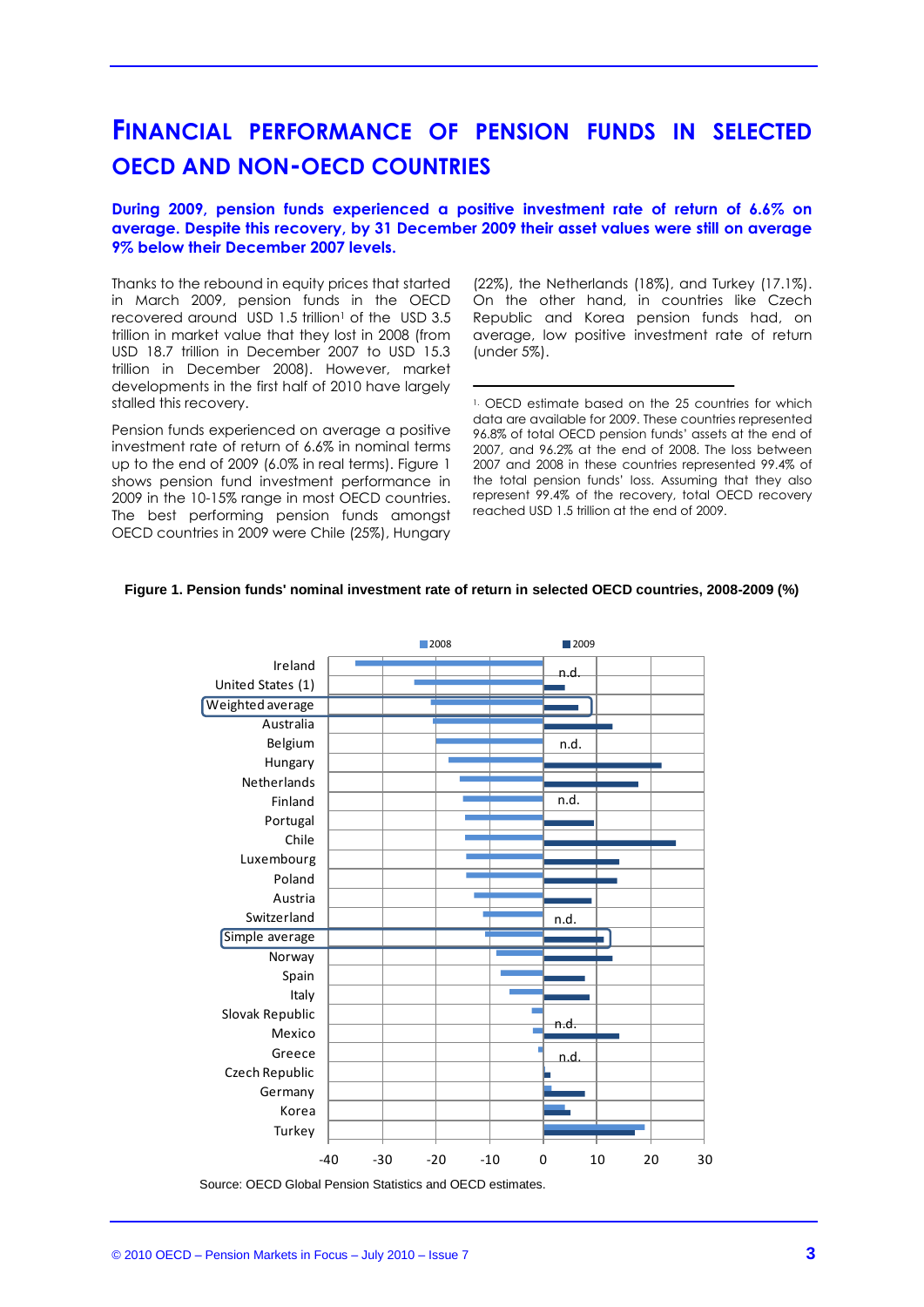Despite this recovery, pension fund assets in most OECD countries have not climbed back above the level managed at the end of 2007 and it will be some time before the 2008 losses are fully recovered. Some countries however already recovered completely from the 2008 losses. This is the case for Austria (assets at the end of 2009 were 4.0% above the December 2007 level), Chile (8.4%), Hungary (23.3%), Iceland (3.5%), New Zealand (11.3%), Norway (9.2%), and Poland (28.3%).

For the countries for which information is available, on average, pension fund assets were, as of 30 December 2009, 9% below their December 2007 levels. As shown in Figure 2, the picture in the selected non-OECD countries is generally rosier as with a few exceptions investment losses in 2008 were smaller and the 2009 recovery stronger. By the end of 2009, assets of pension funds in Bulgaria, Estonia, Hong Kong (China), Israel, Jamaica, Pakistan, Slovenia and Thailand were above their December 2007 level.





Note:

On 10 May 2010, Estonia, Israel and Slovenia were invited to become Members of the OECD. Representatives from selected non-OECD countries provided input to the report through the OECD cooperation with the IOPS (International Organisation of Pension Supervisors)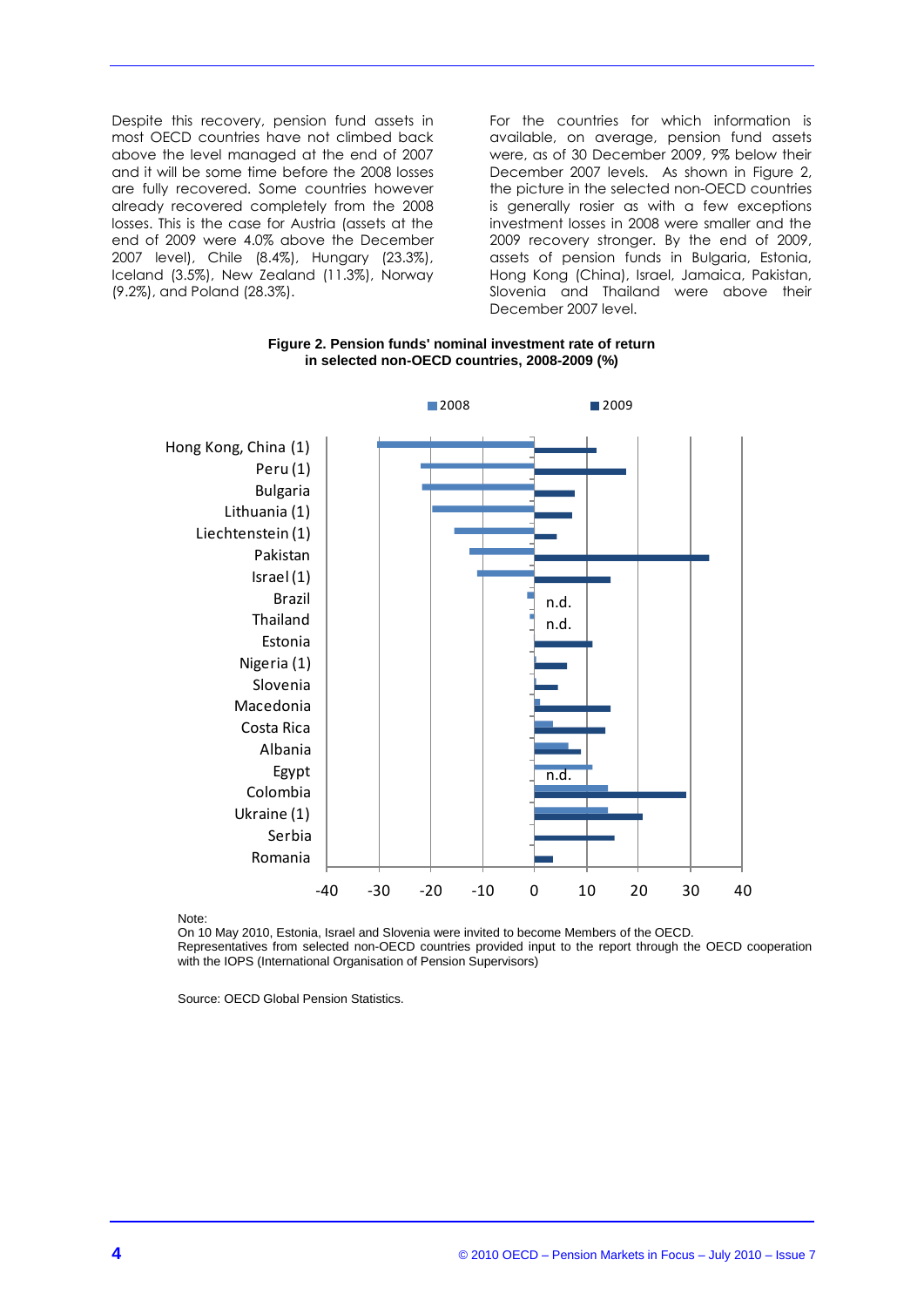#### **Box. Stock market developments, 2008-June 2010**

Stock market valuations fell dramatically following the severe aggravation of the financial crisis in October 2008. However, in March 2009, markets began to rally. Between March and end-June 2010, stock indices. rose by more than 35 percent for the United States and 30 percent for the Euro area. In the context of the turmoil related to concerns about the recent sovereign debt reversed this upswing trend for the time-being.



for the U.S., European Monetary Union, and emerging markets, respectively. (1/1/2008=100) Source: Thomson Reuters Datastream.

#### **The proportions of equities and bonds in pension fund portfolios remained relatively stable in most countries.**

In the majority of countries for which 2009 data were available, bills and bonds remain the dominant asset classes, accounting for over 40 percent of total assets in thirteen OECD countries out of twenty one for which such information was available. Equities ranked first in Australia, Finland, and United States, or are in the same range as bonds in Canada and Chile, with more than one third of all investments. This exposure to equity is a major reason explaining the magnitude of the decline and rise of pension fund assets across these countries. The impact of adverse stock market performance on pension fund assets has been also felt strongly in countries like the UK and Ireland (official data are not currently available on these countries), where occupational pension plans are heavily exposed to equities. On average, pension funds in these countries targeted over 60 percent of plan assets in equities, an even greater exposure than US pension funds.

Between 2008 and 2009, the market value of equities in pension fund portfolios in the OECD area increased on average by 1.3 percentage points (pp), from 39.1% in 2008 to 40.4% in 2009.

In Luxembourg, the Netherlands and Australia, pension funds' equity exposure has steadily decreased by 11.4pp, 1.2pp and 3.5pp, respectively. For other countries, suchas as Poland, Norway, Finland, and Austria, the increase was well above the OECD average,

accounting respectively for 8.6pp, 8.5pp, 7.3pp, and 5.6pp.

In most OECD countries, cash and deposits, loans, and real estate (lands and buildings) only account for relatively small amounts of assets although some exceptions exist. Real estate, for example, is a significant component of pension fund portfolios in Portugal, Finland, Canada and Australia (in the range of 5 to 10% of total assets). Anecdotal evidence shows that pressure to close DB funding gaps and raise returns is driving a move into alternative investments<sup>2</sup> with pension funds increasingly using derivatives to hedge risks and as an alternative to direct investment in the underlying markets.

2010 is likely to witness further inroads by pension funds into hedge funds and other alternative investments, as well as a growing appetite for derivatives as a hedging tool. Pension funds are expected to become increasingly relevant players in the functioning of these markets (further details can be found in Issue 4 of Pension Markets in Focus).

<sup>2.</sup> Pension funds' asset allocation to alternative investment products are lumped together under the category "other investments" in Figure 3.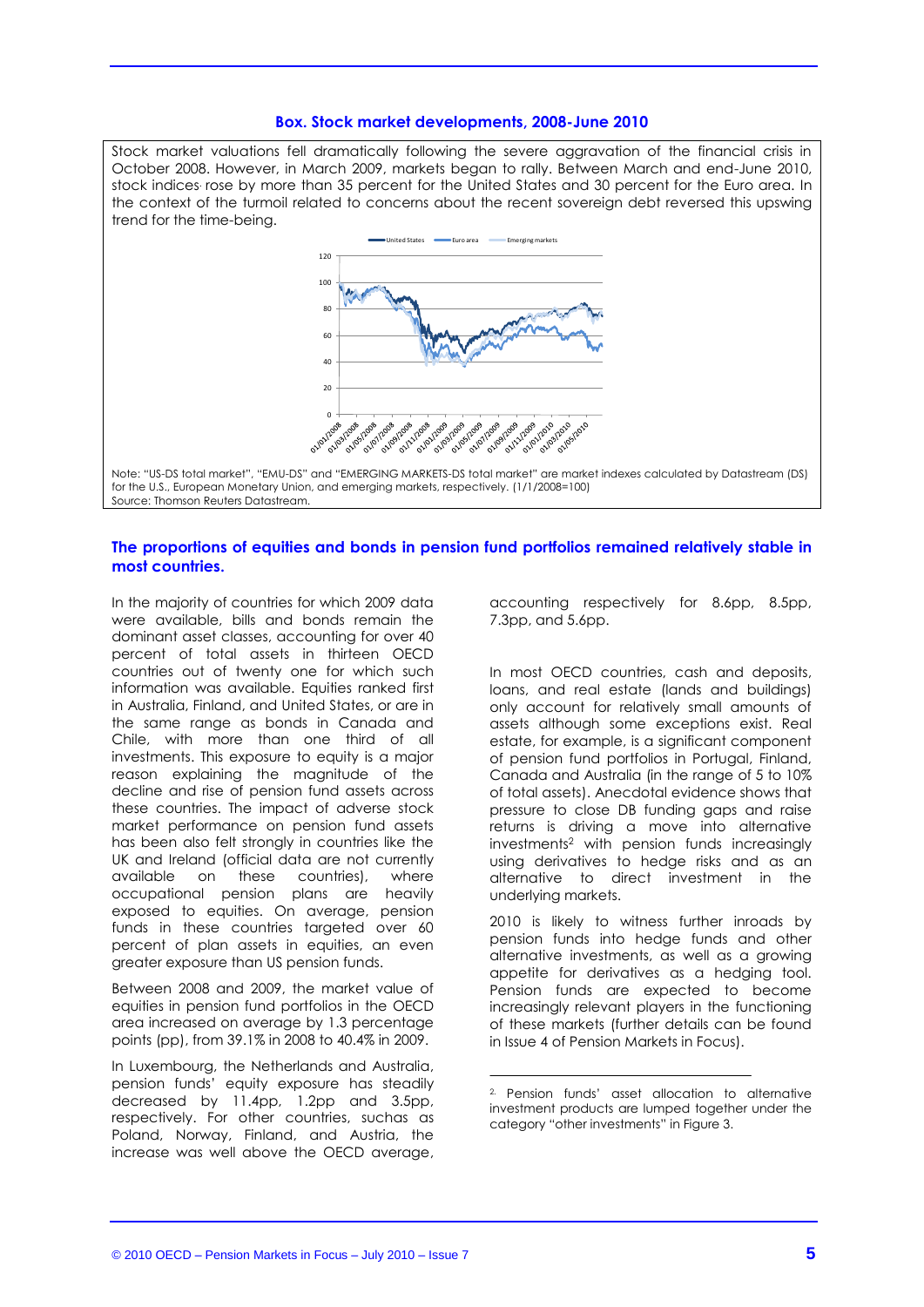

**Figure 3. Pension fund asset allocation for selected investment categories in selected OECD countries, 2009**

As a % of total investment

Source: OECD Global Pension Statistics.

#### **Over 2008 and 2009, US DB pension funds were net sellers of equities, reflecting a move towards more conservative asset allocations. A similar trend was observed in Portugal and Spain.**

In other countries for which data are available such as Norway, Italy, Poland and Turkey, pension funds were net buyers of equities in 2008 and 2009, providing positive long-term fund inflows to the stock market. In these countries, pension funds have in general played a stabilising role in equity markets, continuing to purchase equities at times of high volatility.

It is to be noted that in some countries, such as in Italy, pension funds turned to be net buyers of equities also in 2009 only thanks to the flows into equities arising from the investment of new contributions; these flows compensated the

sales made in order to keep constant the share of equities in the portfolio, as their prices recovered.

There are also growing signs of a move away from listed equities by pension funds in countries with high equity exposures such as Ireland and the United Kingdom. While official data are not available, industry reports show that the phase of de-risking continues postcrisis, with pension funds either selling out of equities or drifting out of equities and into bonds by not rebalancing.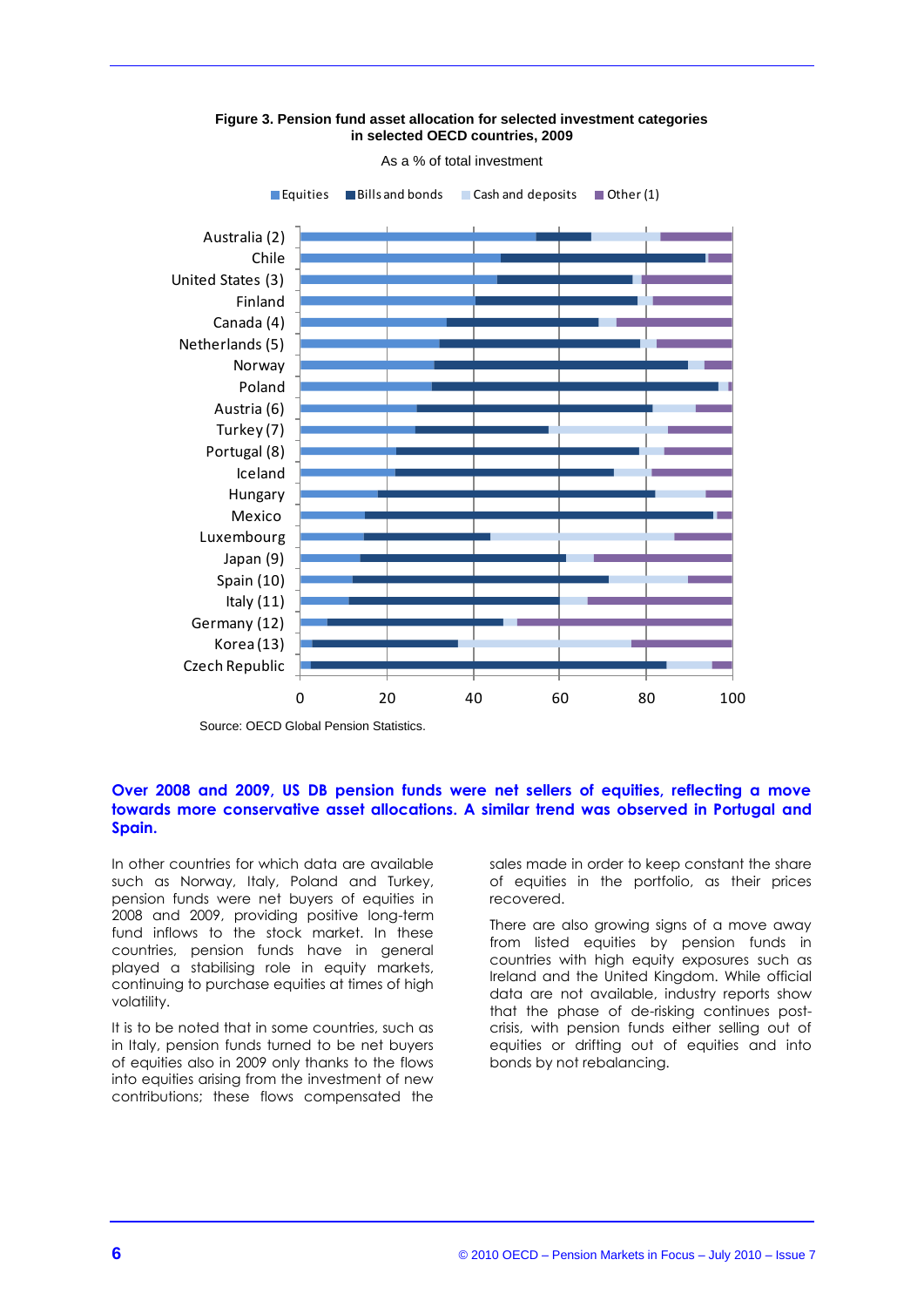

**Figure 4. Net purchases (+) / sales (-) of equities by pension funds in selected OECD countries, 2008-2009** 

#### **Figure 5. Net purchases (+) / sales (-) of bonds by pension funds in selected OECD countries, 2008-2009**



As a % of total bonds held at the beginning of the year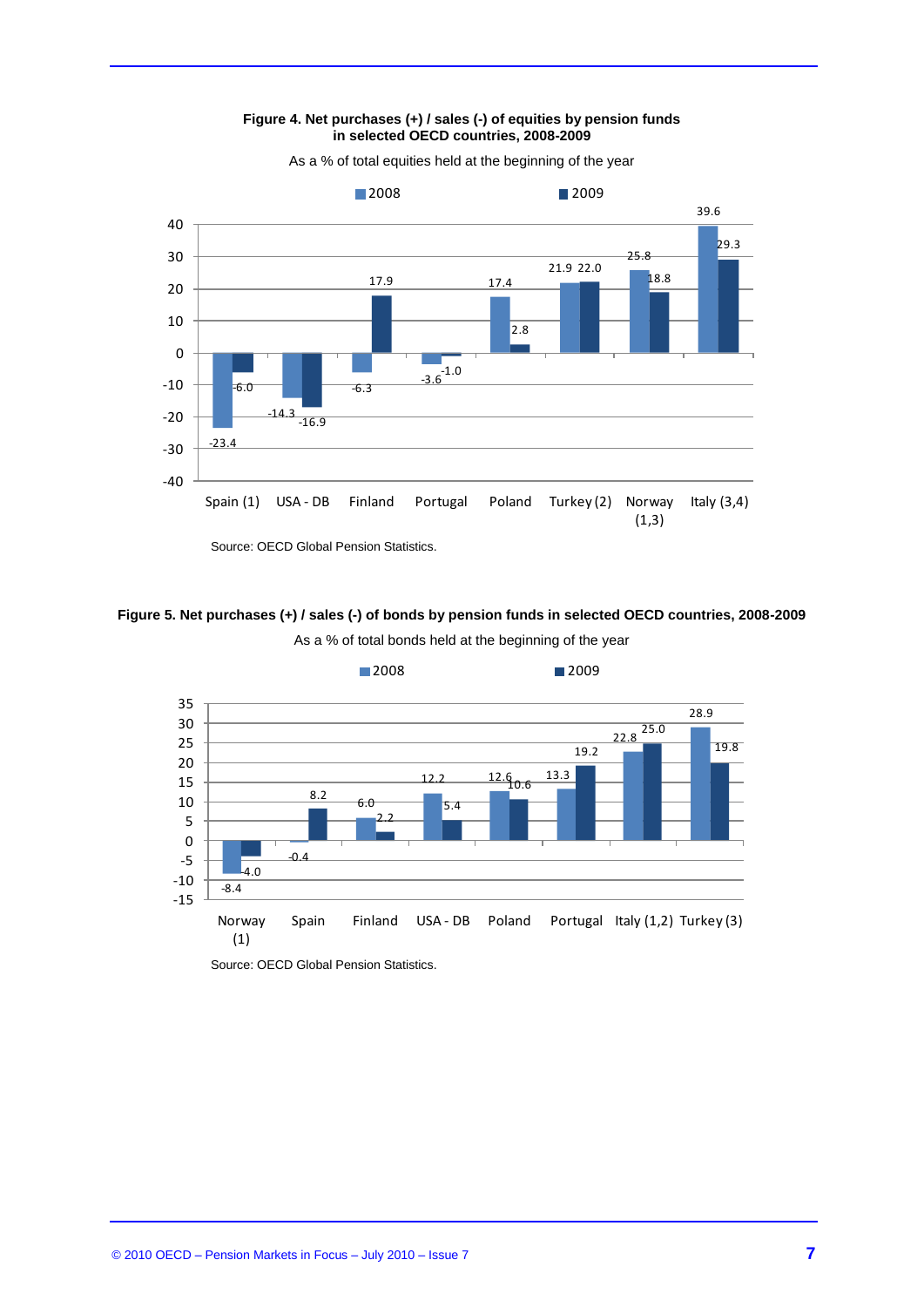#### **The OECD weighted average asset-to-GDP ratio for pension funds increased from 60.3% of GDP in 2008 to 67.1% of GDP in 2009, with the Netherlands improving by a record 17.1pp increase in the value of its assets in the last year, equivalent to a gain of USD 48billion, from USD 979 billion to over USD 1 028 billion.**

By December 2009, OECD pension fund assets in relation to national economies amounted to 67.1% of GDP on average, down from 78.2% in 2007, but substantially higher than the equivalent figure in 2008 of 60.3%. The Netherlands now has the largest proportion of pension assets to GDP (129.8%), followed by Iceland (118.3%) and Australia (82.3%).

Only five countries registered asset-to-GDP ratios lower in 2009 than in 2008 - Australia (- 10.7pp), Denmark (-4.5pp), Mexico (-2.7pp), Czech Republic (-0.6pp) and Korea (-0.8pp). In addition to the Netherlands, Australia, Finland and the United Kingdom exceeded the OECD weighted average asset-to-GDP ratio of 67.1%. The 10% growth in assets is in sharp contrast to a 19% fall in asset values during 2008 and brought assets back to their 2006 levels.

In absolute terms, the United States has the largest pension fund market within OECD member countries with assets worth USD 9.6 trillion. In relative terms, however, the United States' share of OECD pension fund assets shrank from a level of 67% in 2001 to 57.5% in 2009.

Other OECD countries with large pension fund systems include the United Kingdom with assets worth USD 1.6 trillion and 9.5% share of the OECD pension fund market in 2009; the Netherlands and Japan, USD 1.0 trillion and 6.2%; and Australia and Canada, USD 0.8 trillion and 4.8%. For the remaining 25 countries, total pension fund assets in 2009 were valued at approximately USD 1.8 trillion, which account for 11% of the OECD total. All OECD countries saw significant growth in pension assets in 2009 (measured in local currency), except Denmark and Australia.

#### **Figure 6. Importance of pension funds relative to the size of the economy in selected OECD countries, 2009**

As a % of GDP



Source: OECD Global Pension Statistics.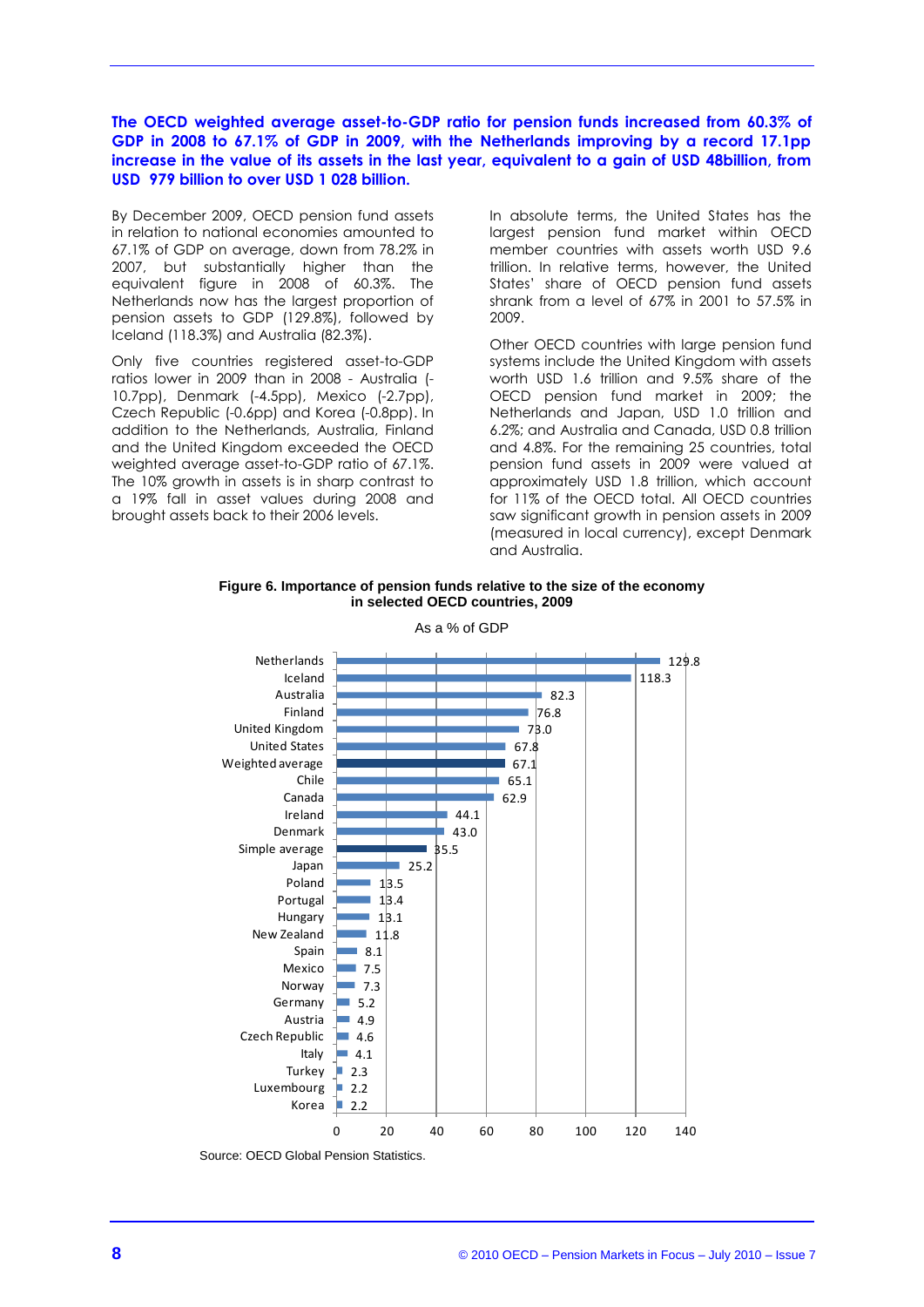#### **Funding ratios of exchange-listed companies' defined benefit plans were still significantly lower at the end of 2009, and plans continue to be substantially underfunded in some OECD countries.**

About 60% of OECD pension assets are in defined benefit and other plans which offer return or benefit guarantees. While markets have started to recover during 2009, funding levels of defined benefit plans remain very low in some OECD countries. Major 2008 asset losses experienced by defined benefit pension funds were partly offset in some countries by decreases in the level of defined benefit obligations as a result of increases in the corporate bond yields used for valuation purposes. In 2009, countries experienced the opposite effect, with large investment gains that were offset to some extent in several countries by increased defined benefit obligations due to decreased in corporate bond yields. Furthermore, some countries such as Australia experienced reduced investment returns due to adverse exchange rates movements.

Figure 7 shows estimated median funding level of the aggregate defined benefit obligations of 2,100 publicly traded companies as published in their annual financial statements as of their fiscal years ending 2009, 2008 and 2007. Companies have been grouped by their country of domicile.<sup>3</sup>

The median funding level for these companies decreased from a 13% deficit as of the fiscal year ending 2007 to a 23% deficit as of fiscal year ending 2008. As of fiscal year ending 2009, the median funding level decreased slightly to a deficit of 26%.

#### **Figure 7. Estimated median percentage surplus or deficit of 2,100 exchange-listed companies' aggregate defined benefit obligations**



In percent, by country of domicile (\*)

(\*) Companies are grouped by country of domicile. Therefore, all data represent pension plans' administered by headquartered companies and not the pension plans of the country of domicile.

Source: Thomson Reuters Datastream.

<sup>&</sup>lt;sup>3</sup> It is important to note that the funding levels found in corporate financial statements are most often reported on a global aggregate basis and can only serve as a very broad indication of what may have happened on a plan specific level or on a country regulatory funding basis.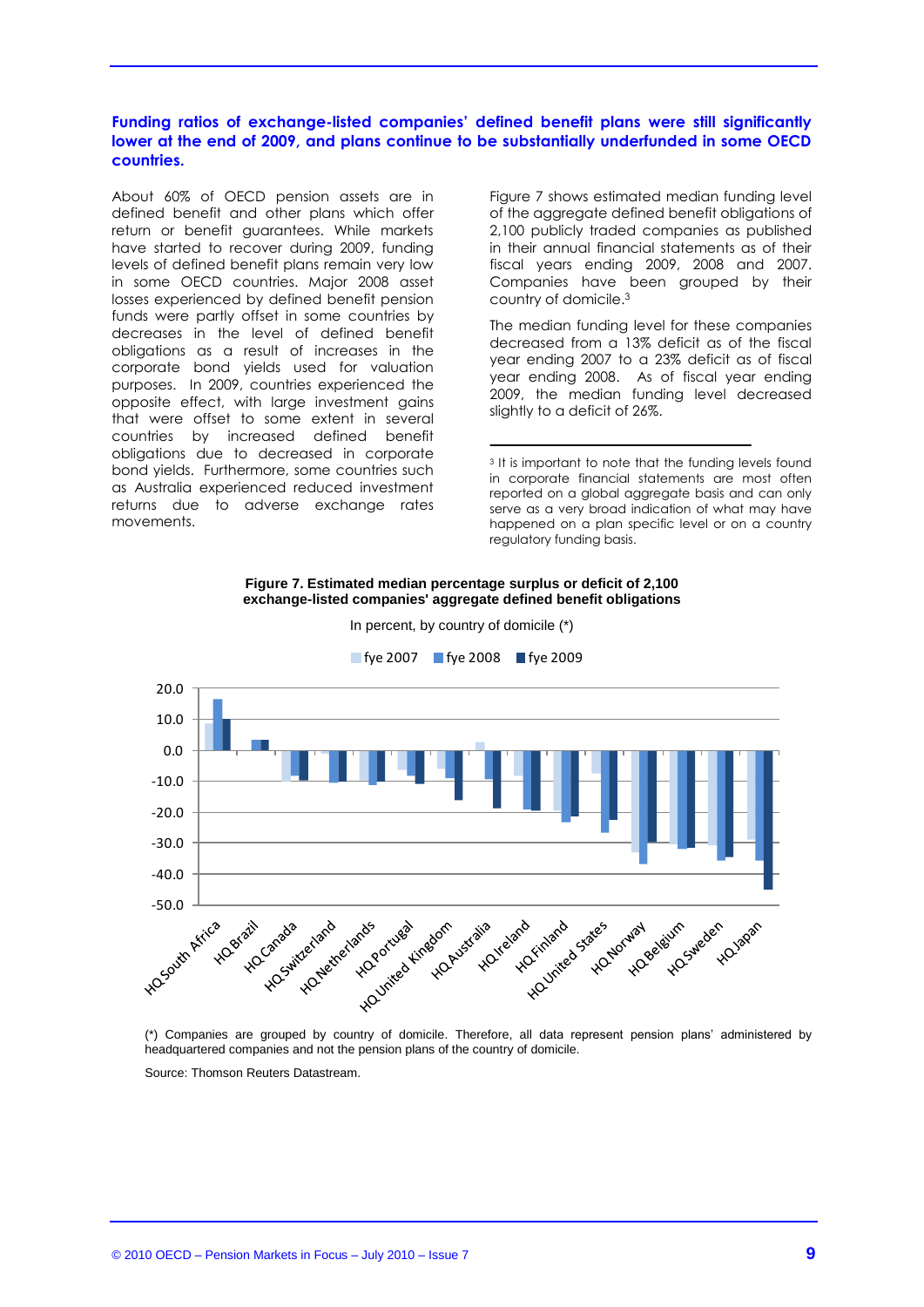## **INVESTMENT ACTIVITY IN SELECTED INDIVIDUAL PENSION FUNDS IN THE OECD**

In January this year, the OECD launched a pilot project on investments by selected individual pension funds in the OECD area. The purpose of this exercise is to monitor the investment behaviour of large pension funds. For this first survey, information on 6 funds was included from three countries: Denmark, Italy, and the Netherlands. Going forward, it is expected that the exercise will be extended to more funds and countries, providing insights and detailed investment information which complement the administrative data gathered at the national level.

Table 1 presents the total assets under management in the six funds covered, together with the nominal investment return in 2008 and 2009. As can be seen, the funds with the largest losses in 2008 (the three Dutch funds) are also the ones which have experienced the best performance in 2009. However, the highest cumulative performance over the two years (2008-9) was delivered by the Danish fund PFA Pension, at 4.3% per year on average. In fact, the only other pension fund that has fully made up the investment losses suffered in 2008 was the Italian pension fund Cometa.

|  | Table 1. Total assets 2009 and nominal investment return in 2008 and 2009 |
|--|---------------------------------------------------------------------------|
|--|---------------------------------------------------------------------------|

| Name of                   |                    | Assets under    | Assets as a  | Investment | Investment    |
|---------------------------|--------------------|-----------------|--------------|------------|---------------|
| pension fund              | Country            | management 2009 | % of country | return     | return $(\%)$ |
|                           |                    | (thousands USD) | total $(1)$  | (%) 2008   | 2009          |
| ABP                       | <b>Netherlands</b> | 287 283 117     | 27.9         | $-20.2%$   | 20.2%         |
| <b>PFZW</b>               | Netherlands        | 99 075 000      | 9.6          | $-20.5%$   | 17.6%         |
| <b>PFA Pension</b>        | Denmark            | 37 802 954      | 12.3         | 2.5%       | 6.2%          |
| Metaal/tech.<br>Bedrijven | Netherlands        | 46 705 556      | 4.5          | $-20.7%$   | 14.8%         |
| Cometa                    | Italy              | 6 862 389       | 7.9          | $-2.5%$    | 6.2%          |
| Fonchim                   | Italy              | 3 588 417       | 4.1          | $-10.2%$   | 10.9%         |

Source: Individual pension funds.

These differences in investment performance reflect the wide range of asset allocations observed in the sample of pension funds. As shown in Figure 8, equity exposure at the end of 2009 was highest at ABP, with an allocation of 33.1% while the lowest was PFA's with an allocation of 8.6%. It is also noteworthy that the Dutch funds have the highest allocations to hedge funds and private equity (between 7.4 and 12.3%), real estate (between 8.2 and 9.4%) and commodities (between 0.4% and 6.3%). These three asset classes - often described as "alternative investments" - accounted for 21% to 29% of all assets of the Dutch funds,

compared to 7% of the Danish fund PFA and 0% of the Italian funds.

The simplest asset allocations were observed among the two Italian funds which had practically only listed equities and bonds in their portfolios. Exposure to structured products (including asset- and mortgage-backed securities, classified under bonds in Figure 8) was also relatively low among all the funds surveyed, the highest being PFA's at 3%. The level of international diversification was generally very high, with exposures to foreign equities representing more than 90% of the total stock of equities held by the pension funds.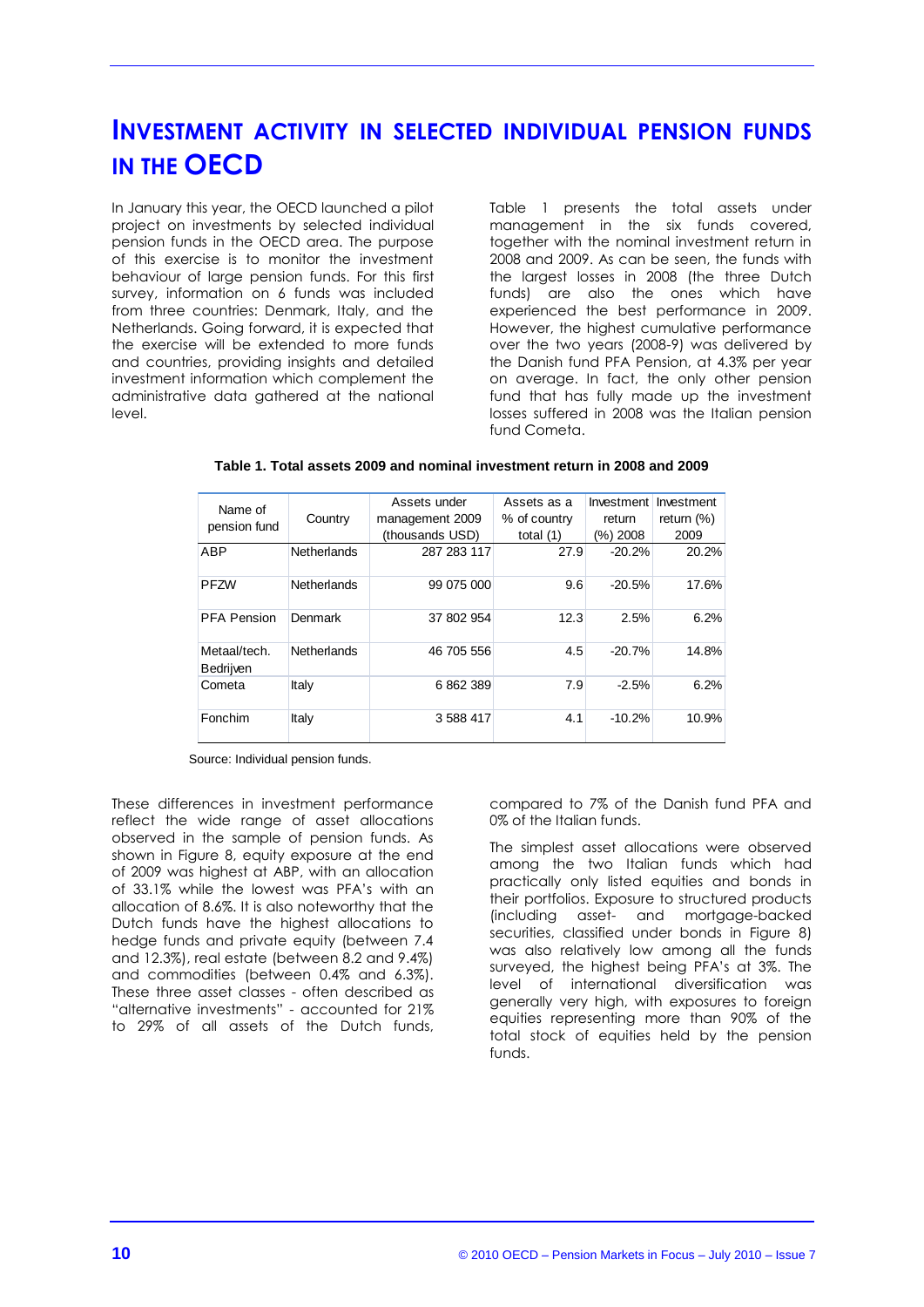

**Figure 8. Asset allocation among the six funds, December 2009**

Source: Individual pension funds.

Investment activity during both 2008 and 2009 was generally in line with the results observed at the aggregate level and referred to earlier. As shown in Figure 9, the pension funds surveyed, with the sole exception of one of the

Dutch pension funds (Metaal/tech. Bedrijven) continued carrying out net purchases of equities during the main year of the crisis (2008), while only one (the Dutch funds PFZW) engaged in net sales of equities in 2009.

![](_page_10_Figure_5.jpeg)

![](_page_10_Figure_6.jpeg)

As a % of total equities held at the beginning of the year

Source: Individual pension funds.

Total operating expenses (including both administration and investment costs) among the pension funds surveyed were generally low (below 0.4% of assets under management) and as shown in Figure 10, decreased somewhat between 2008-9. The lowest levels of costs as a percentage of assets were those of the Danish fund PFA (0.19%), while the highest were those of the Italian fund Fonchim (0.4%).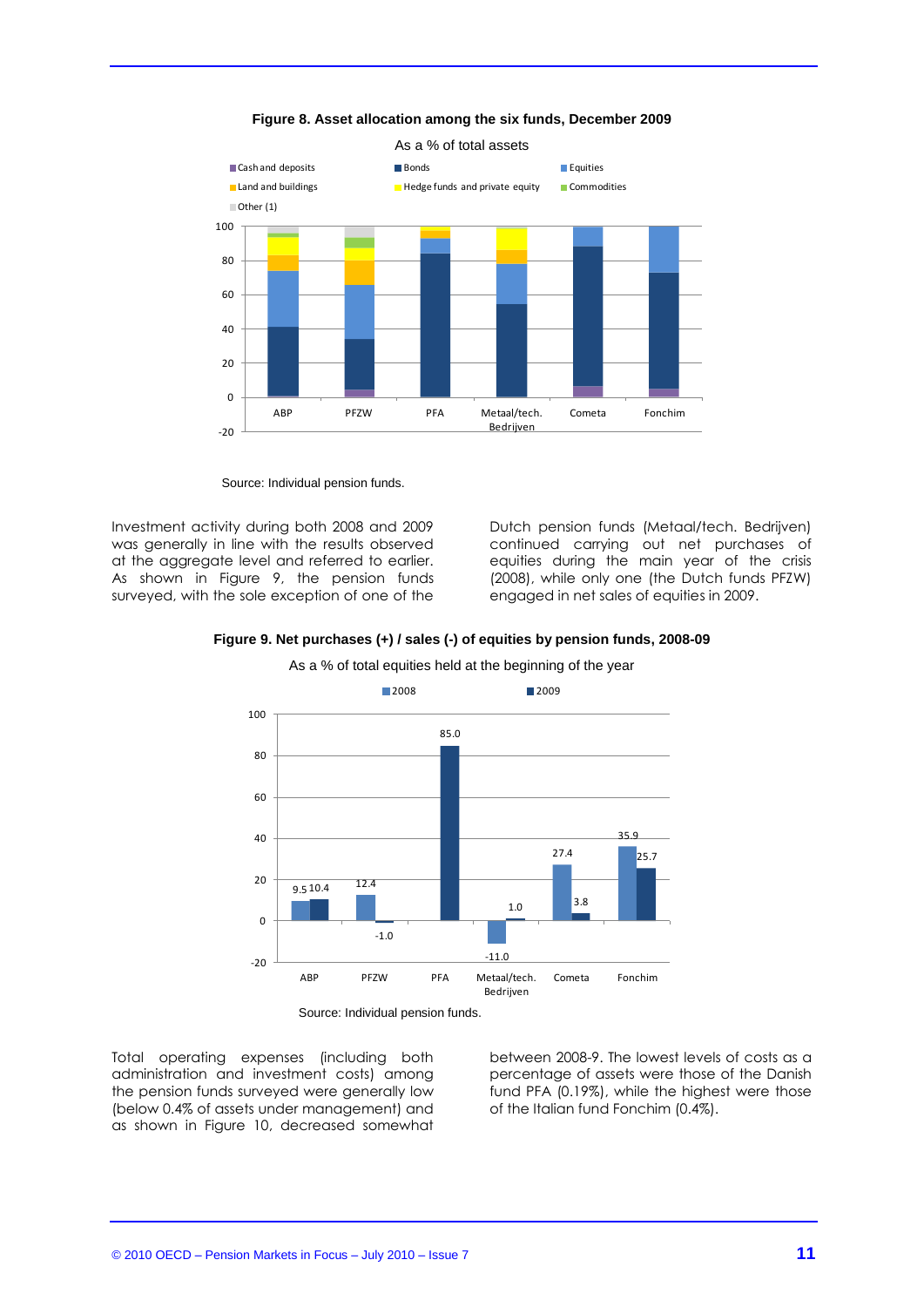**Figure 10. Total operating expenses, 2008-2009**

![](_page_11_Figure_1.jpeg)

## **OVERVIEW OF PUBLIC PENSION RESERVE FUNDS**

**In 2009, public pension reserve funds (PPRFs) regained the ground lost during the 2008 crisis. By the end of 2009, the total amount of PPRF assets was equivalent to USD 4.5 trillion, on average 7.3% higher than at the end of 2008, and 13.9% higher than in December 2007.**

| Type of fund<br>Country |                                   | Name of the fund or institution              | Founded in          | Assets    |            |        |
|-------------------------|-----------------------------------|----------------------------------------------|---------------------|-----------|------------|--------|
|                         |                                   |                                              | <b>USD billions</b> | % of GDP  | % increase |        |
|                         | Canada                            | Canadian Pension Plan                        | 1997                | 108.6     | 8.5        | 13.8   |
|                         | France (1)                        | AGIRC-ARRCO                                  | n.d.                | 72.4      | 2.5        | n.d.   |
|                         | Japan (1)                         | Government Pension Investment Fund           | 2006                | 1 137.7   | 23.2       | n.d.   |
|                         | Korea                             | National Pension Fund                        | 1988                | 217.8     | 26.1       | 17.9   |
| Social Security Mexico  |                                   | <b>IMSS Reserve</b>                          | n.d.                | 3.6       | 0.3        | 3.3    |
| Reserve Fund<br>Poland  |                                   | Demographic Reserve Fund                     | 2002                | 2.3       | 0.5        | 64.4   |
|                         | Portugal                          | Social Security Financial Stabilisation Fund | 1989                | 13.1      | 5.7        | 12.8   |
|                         | Spain                             | Social Security Reserve Fund                 | 1997                | 83.4      | 5.7        | 4.9    |
|                         | Sweden                            | National Pension Funds (AP1-AP4 and AP6)     | 2000                | 108.8     | 27.2       | 13.2   |
|                         | <b>United States</b>              | Social Security Trust Fund                   | 1940                | 2 540.3   | 17.9       | 5.0    |
|                         | Australia                         | <b>Future Fund</b>                           | 2006                | 51.6      | 5.9        | 11.0   |
| Sovereign               | Belgium                           | <b>Zilverfonds</b>                           | 2001                | 23.5      | 5.0        | 4.4    |
| Pension                 | France                            | Fond de Réserve des Retraites (FRR)          | 1999                | 46.3      | 1.7        | 20.6   |
| Reserve Fund            | Ireland                           | National Pensions Reserve Fund               | 2000                | 31.0      | 13.7       | 38.5   |
|                         | New Zealand (2)                   | New Zealand Superannuation Fund              | 2001                | 8.3       | 7.1        | $-6.7$ |
|                         | Norway (3)                        | Government Pension Fund - Norway             | n.d.                | 19.0      | 5.0        | 32.9   |
|                         | Total selected OECD countries (4) |                                              |                     | 4 4 6 7.7 | 18.6       | 7.3    |

**Table 2. Size of public pension reserve fund markets in selected OECD countries, 2009**

Source: OECD Global Pension Statistics.

As Table 2 shows, total amounts of PPRF assets were equivalent to USD 4.5 trillion by the end of 2009 within the OECD countries dealt with in this publication. The largest reserve was held by the US Social Security Trust Fund at USD 2.5 trillion, while Japan's Government Pension Investment Fund was second at USD 1.1 trillion. Of the remaining countries, Canada, Korea and Sweden had also accumulated large reserves.

The reserves put aside by the countries covered by this publication increased between 2008 and 2009 by 7.3% on average. The largest increase was observed for Poland's Demographic Reserve Fund, with 64.4% (see last column of Table 2). PPRFs in France, Ireland and Norway also experienced high increases, larger than 20%. The New Zealand

superannuation fund is the only fund that experienced a negative growth of assets (but the data refer to June 2008 and June 2009, not December).

In terms of total assets relative to the national economy, Table 2 shows that Sweden had the highest ratio at 27.2% of GDP, followed by Korea with 26.1% of GDP and Japan with 23.2%.

**While PPRFs in some countries were hit badly by the financial crisis during 2008, they experienced a strong recovery in performance in 2009, which largely made up for the losses suffered in the previous year. The funds shielded from the crisis were those with conservative investment portfolios.**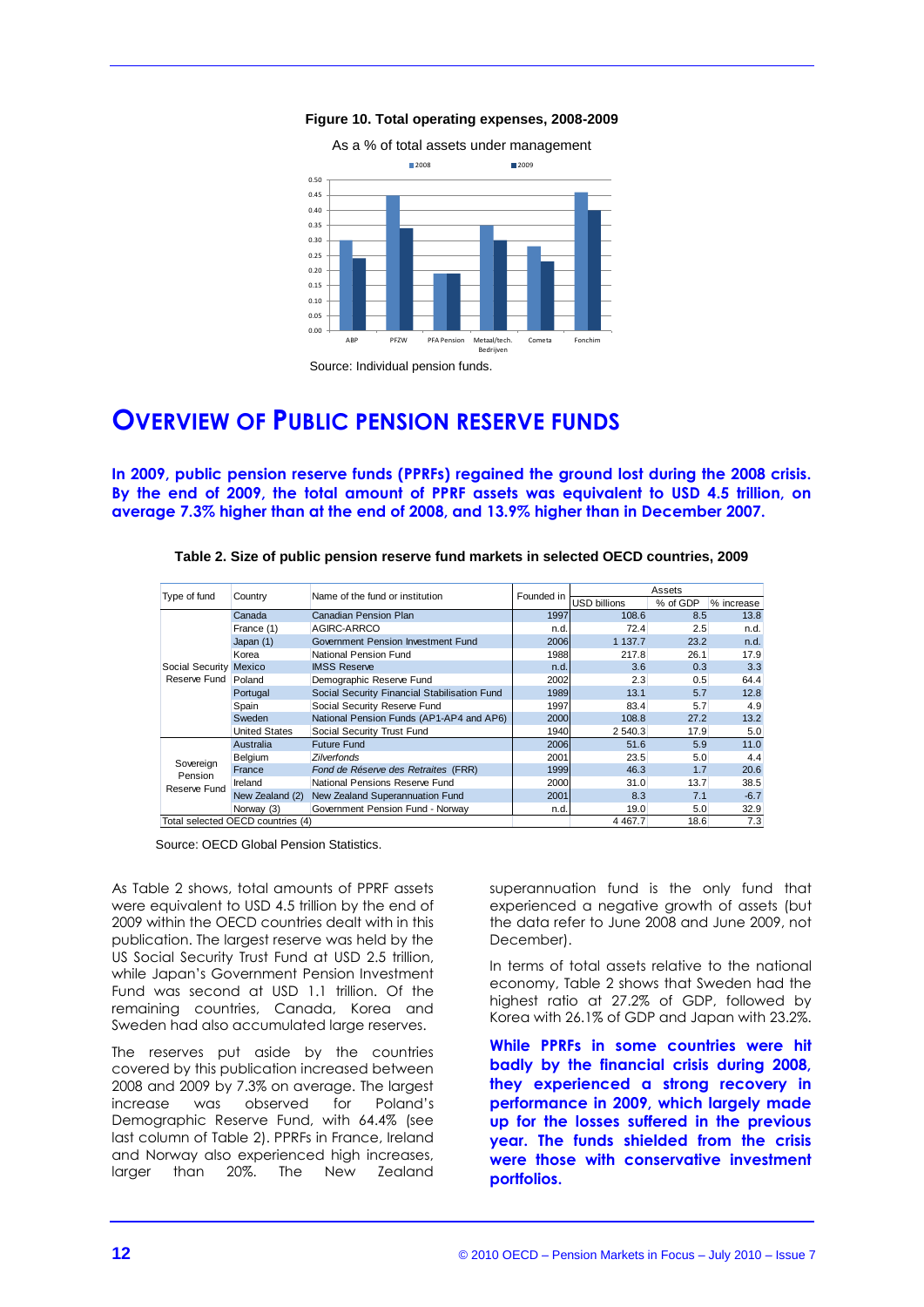The impact of the 2008 crisis on investment returns varies greatly across countries (see Figure 11), as public pension reserve funds in some countries experienced strong negative returns in 2008, below -20% (Ireland, Norway, France and Sweden), while others had positive

returns (Belgium, Spain, the United States and Mexico). At the end of 2009, all public pension reserve funds for which data are available experienced positive nominal net investment returns, ranking from 4.4% in Belgium to 33.5% in Norway.

![](_page_12_Figure_2.jpeg)

**Figure 11. Public pension reserve funds' nominal net investment returns in selected OECD countries, 2008-2009 (%)**

Source: OECD Global Pension Statistics.

PPRFs that experienced the more extreme investment returns in 2008 and 2009 are also the ones in which equities represent a large part of total assets invested. As shown in Figure 12, the public pension reserve fund in Ireland was the most exposed to equities in December 2009, at 72.0% of total assets,<sup>4</sup> followed by Norway (61.4%) and Sweden (50.2%). The funds with the highest allocation to private equity and hedge funds were New Zealand (26.7% of total in 2009), Canada (17.1%) and Australia (12.7%).

At the other extreme, public pension reserve funds in Belgium, Spain, and the United States experienced roughly constant returns for both years (between 4.4% and 5.1%) as they were fully invested in government bonds in 2009. Poland's reserve fund also has a high government bond allocation (81.4% of total in 2009) and relatively stable returns. In contrast Mexico's reserve fund invested more in corporate than government bonds, and also had a significant allocation to structured products, a unique feature among the PPRFs covered in this publication

<sup>4.</sup> "Directed Investments" are included in equities and comprise preference share investments in Bank of Ireland and Allied Irish Banks plc and warrants which give an option to purchase up to 25% of the enlarged ordinary share capital of each bank following exercise of the warrants. The investments were made by the Commission for the purposes of bank recapitalisation at the direction of the Minister for Finance under the Investment of the National Pensions Reserve Fund and Miscellaneous Provisions Act 2009. "Directed Investments" represent 31.3% of total assets.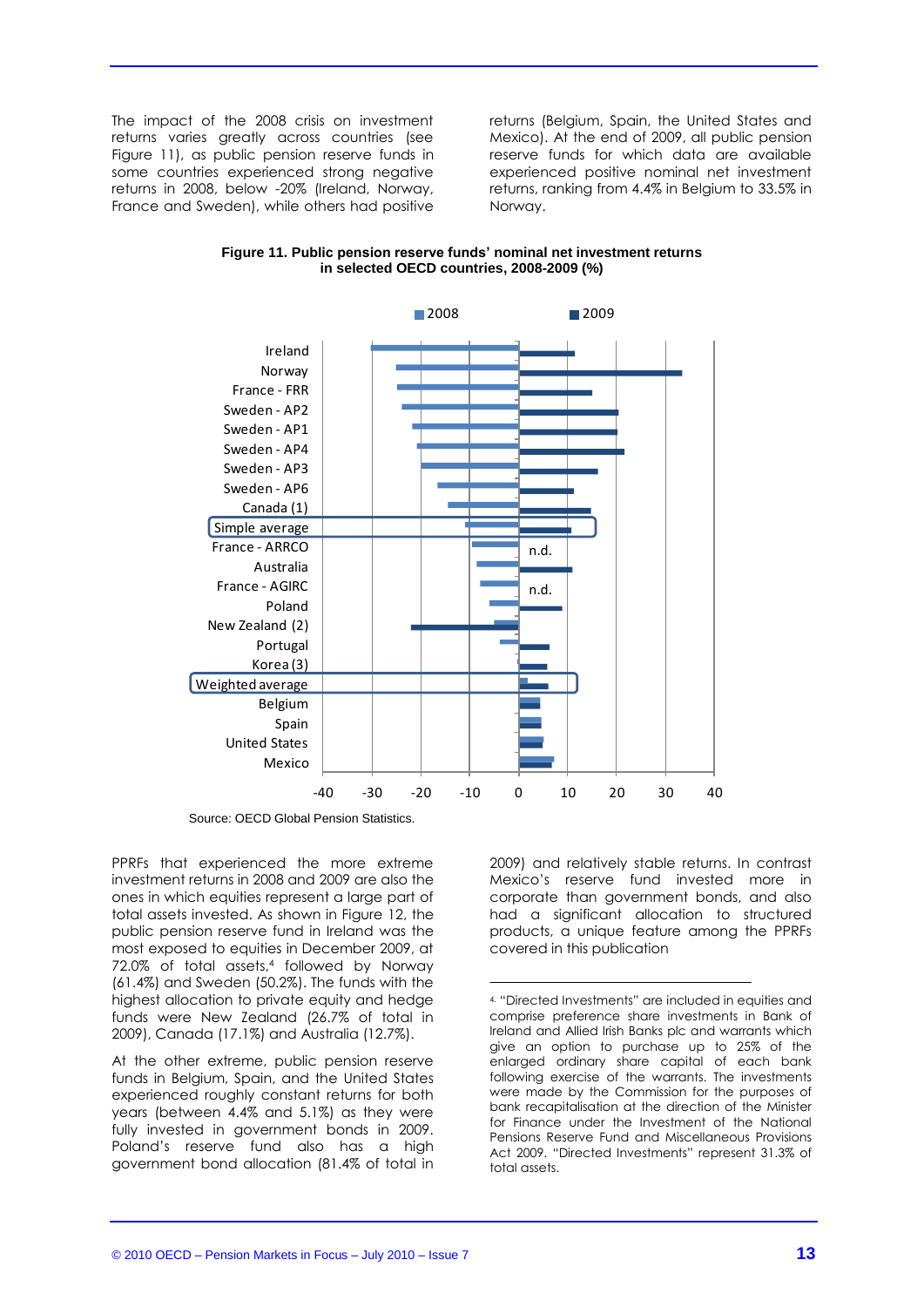![](_page_13_Figure_0.jpeg)

**Figure 12. Asset allocation of public pension reserve funds in selected OECD countries, 2009**

Source: OECD Global Pension Statistics.

The 2009 recovery represents a major step towards correcting the damage caused by the bursting of two major bubbles within the same decade. When measured over a longer investment period, performance looks healthier though still below long-term trends. As shown in Table 3, the average yearly nominal rate of return over the last 5 years ranges from 1.5% in Ireland (-0.6% in real terms) to 7.5% in Mexico

(3% in real terms). For the countries that have longer data series, performance figures look somewhat brighter. For instance, over the last 10 years, the IMSS reserve in Mexico had an average nominal return of 8.8% annually; the Polish Demographic Reserve Fund's return was 8.5% and the Government pension fund – Norway's 6.8%.

|                      | 5-year average return |        |  |  |
|----------------------|-----------------------|--------|--|--|
| Country              | Nominal               | Real   |  |  |
| <b>Belgium</b>       | 4.4                   | 2.2    |  |  |
| Canada               | 5.7                   | 3.8    |  |  |
| France - FRR         | 2.5                   | 0.9    |  |  |
| Ireland              | 1.5                   | $-0.6$ |  |  |
| Korea                | 4.7                   | 1.7    |  |  |
| Mexico               | 7.5                   | 3.0    |  |  |
| Norway               | 5.9                   | 3.7    |  |  |
| New Zealand          | 2.9                   | $-0.1$ |  |  |
| Poland               | 6.9                   | 4.0    |  |  |
| Portugal             | 3.6                   | 1.7    |  |  |
| Spain                | 4.6                   | 1.9    |  |  |
| Sweden - AP1         | 4.8                   | 3.3    |  |  |
| Sweden - AP2         | 5.1                   | 3.6    |  |  |
| Sweden - AP3         | 4.8                   | 3.3    |  |  |
| Sweden - AP4         | 5.0                   | 3.5    |  |  |
| Sweden - AP6         | 5.6                   | 4.1    |  |  |
| <b>United States</b> | 5.2                   | 2.6    |  |  |

#### **Table 3. Nominal and real average annual PPRF returns in selected OECD countries over 2005-2009 (%)**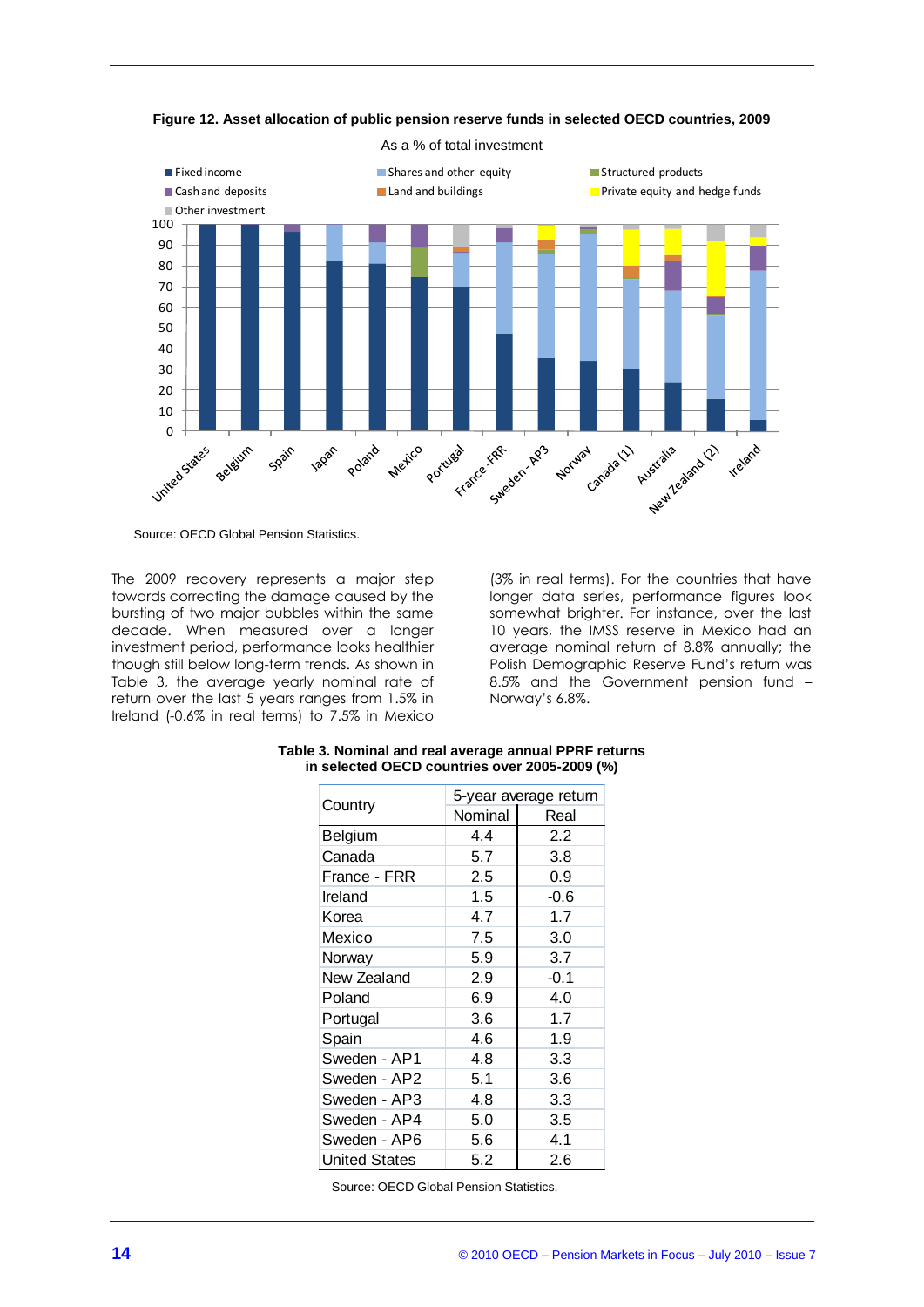#### PPRFs continued to buy equities during the crisis and have since expanded further into **foreign markets, while some have increased their allocation to private equity and hedge funds.**

During the crisis, some PPRFs played the role of "market stabilisers" as they continued to buy equities when markets crashed in 2008. This is most clearly the case of the Portuguese social security financial stabilisation fund and the Japanese government pension investment fund, as shown in Figure 13. This countercyclical strategy allowed the Portuguese fund to end 2009 with more equities (+12%) than at the beginning of 2008 and to maintain its target allocation in equities to 17% despite the fall in equity markets in 2008 (see Figure 14).

made only small net equity purchases in 2008. Together with the equity crash, this drove them away from their target allocation. In December 2009, the Canadian reserve fund still had a large gap between its target and actual equity allocation, as shown in Figure 14. The Polish demographic reserve fund even had a somewhat pro-cyclical strategy regarding equities, as the fund sold equities in 2008 and bought equities when the markets recovered in 2009. Over 90% of the fund's net cash flow in 2008 and 2009 was placed in fixed income instruments (government bonds).

Figure 13 also shows that Canada and Norway

![](_page_14_Figure_4.jpeg)

**Figure 13. Net purchases (+) / sales (-) of equities by pension funds, 2008-2009** As a % of total equities held at the beginning of the year

**Figure 14. Comparison of effective allocation in shares and other equity in 2008 and 2009 with the target allocation**

![](_page_14_Figure_8.jpeg)

![](_page_14_Figure_9.jpeg)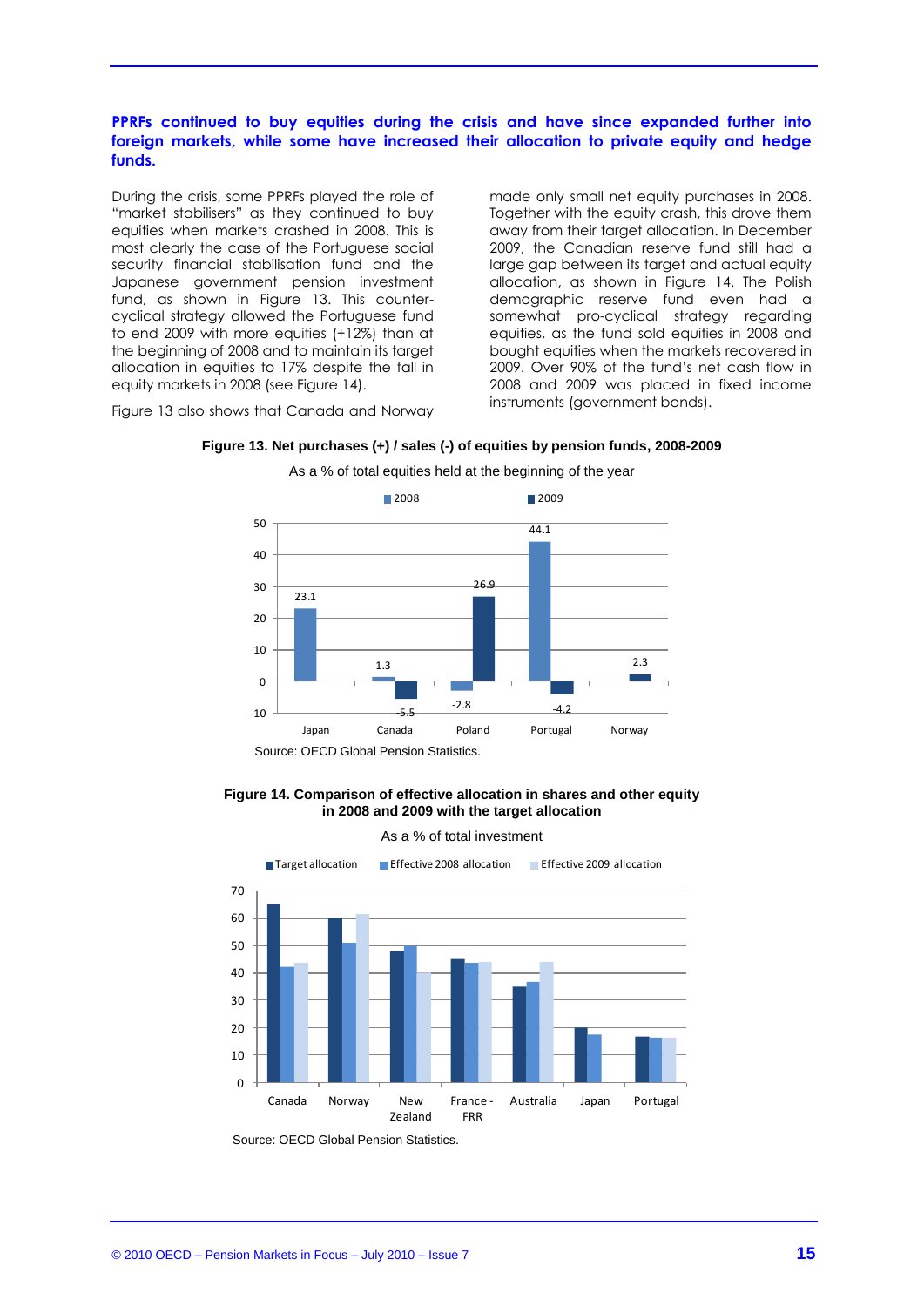Some PPRFs increased their existing allocations to non-traditional asset classes like private equity and hedge funds. For instance, the Australian Future Fund allocated 12.7% of its assets in private investment funds in 2009, from 4.8% in 2008. This share should further increase as the fund's target allocation into alternative assets is set to 15%. None of the funds covered by this publication invested yet in commodities.

PPRFs have also continued diversifying into foreign markets (see Figure 15). Reserve funds in New Zealand, Sweden, France, Portugal, and Canada had over 70% of their equity portfolios invested abroad. On the other hand, the Japanese reserve fund had only 42% of its equity portfolio in foreign assets, while the Norwegian one had slightly over 10%.

#### **Figure 15. Foreign investment of public pension reserve funds by asset class in selected OECD countries, 2009**

As a % of total fixed income investment and as a % of total shares and other equity investment

![](_page_15_Figure_4.jpeg)

Source: OECD Global Pension Statistics.

#### **The use of derivatives to generate value-added investment returns and to control risk or alter financial exposures increased substantially in 2009.**

Not all PPRFs are allowed to invest in derivatives. Countries in which reserve funds are not allowed to do so include Belgium, Spain, Mexico, Poland and the United States. These countries mainly invest in domestic bonds, reducing the need for derivatives. As shown in Figure 16, the use of derivatives increased sharply between 2008 and 2009 for the funds for which the information is available. For instance, the value of derivatives held more

than doubled for the AP3 fund in Sweden and increased by more than 60% in Portugal, though from a lower value. The objectives of the funds' derivatives policy are mainly to generate value-added investment returns and to limit or adjust market, credit, interest rate, currency, and other financial exposures without directly purchasing or selling the underlying instrument.

![](_page_15_Figure_9.jpeg)

**Figure 16. Total notional value of derivatives held, outstanding, in selected OECD countries, 2008-2009** In millions of USD and 2009 increase in %

Source: OECD Global Pension Statistics.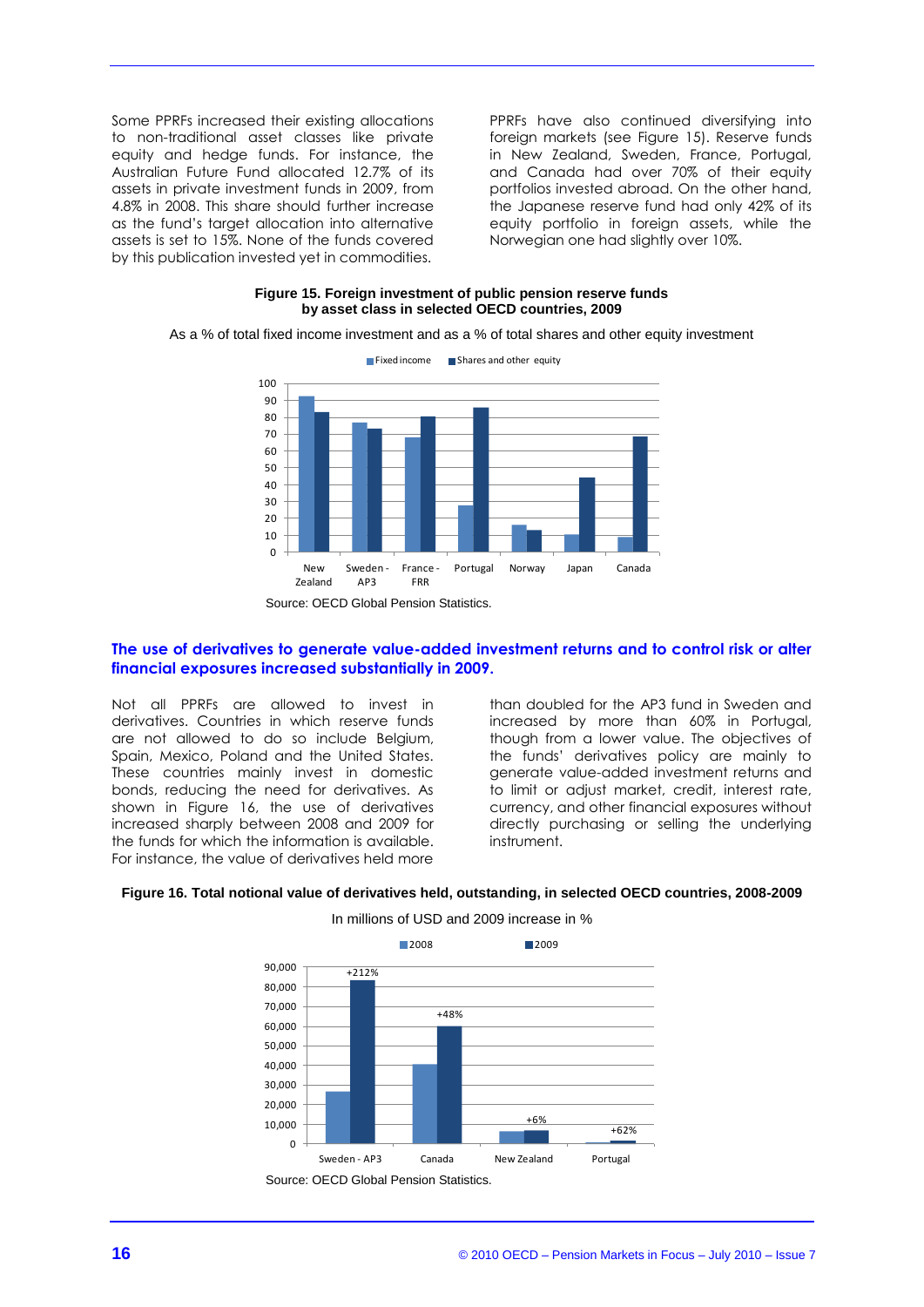#### **The level and the structure of operating costs in public pension reserve funds vary significantly between funds.**

The efficiency of PPRFs can be judged by looking at operating costs in relation to assets managed. As shown in Table 4, operating costs in 2009 varied greatly between funds, from 0.002% of total assets in the Belgian *Zilverfonds* to 0.566% in the New Zealand Superannuation Fund. There may be two reasons explaining high costs in New Zealand. First, given the fund size, less economies of scale can be achieved as compared to bigger funds. Second, the fund invests more than others in private equity and hedge funds which usually have higher management fees and managed externally.

Costs remained stable between 2007 and 2009 for funds in Belgium, Mexico, Portugal and the United States. They increased in Australia, and Sweden. The New Zealand Superannuation Fund is the only fund in which costs decreased constantly and significantly during the period 2007-09. This reserve fund is also the one with the highest share of investment management costs in total operating costs (72%) as shown in Figure 17. At the other extreme, in countries that exclusively invest in government bonds (United States and Belgium), operating costs are only composed of administrative costs.

| Country              | 2007 | 2008 | 2009 |
|----------------------|------|------|------|
| Australia            | 0.03 | 0.07 | 0.18 |
| Belgium              | 0.00 | 0.00 | 0.00 |
| Canada               | 0.13 | 0.17 | 0.19 |
| France - FRR         | 0.17 | 0.19 | 0.16 |
| Mexico               | 0.04 | 0.03 | 0.03 |
| Norway               | 0.05 | 0.09 | 0.09 |
| New Zealand          | 1.04 | 0.64 | 0.57 |
| Poland               | 0.04 | 0.01 | 0.02 |
| Portugal             | 0.06 | 0.06 | 0.06 |
| Sweden - AP3         | 0.13 | 0.14 | 0.17 |
| <b>United States</b> | 0.25 | 0.24 | 0.24 |

#### **Table 4. Total operating costs as a % of assets under management**

Source: OECD Global Pension Statistics.

#### **Figure 17. Breakdown of total operating costs by type, 2009**

As a % of total operating costs

![](_page_16_Figure_9.jpeg)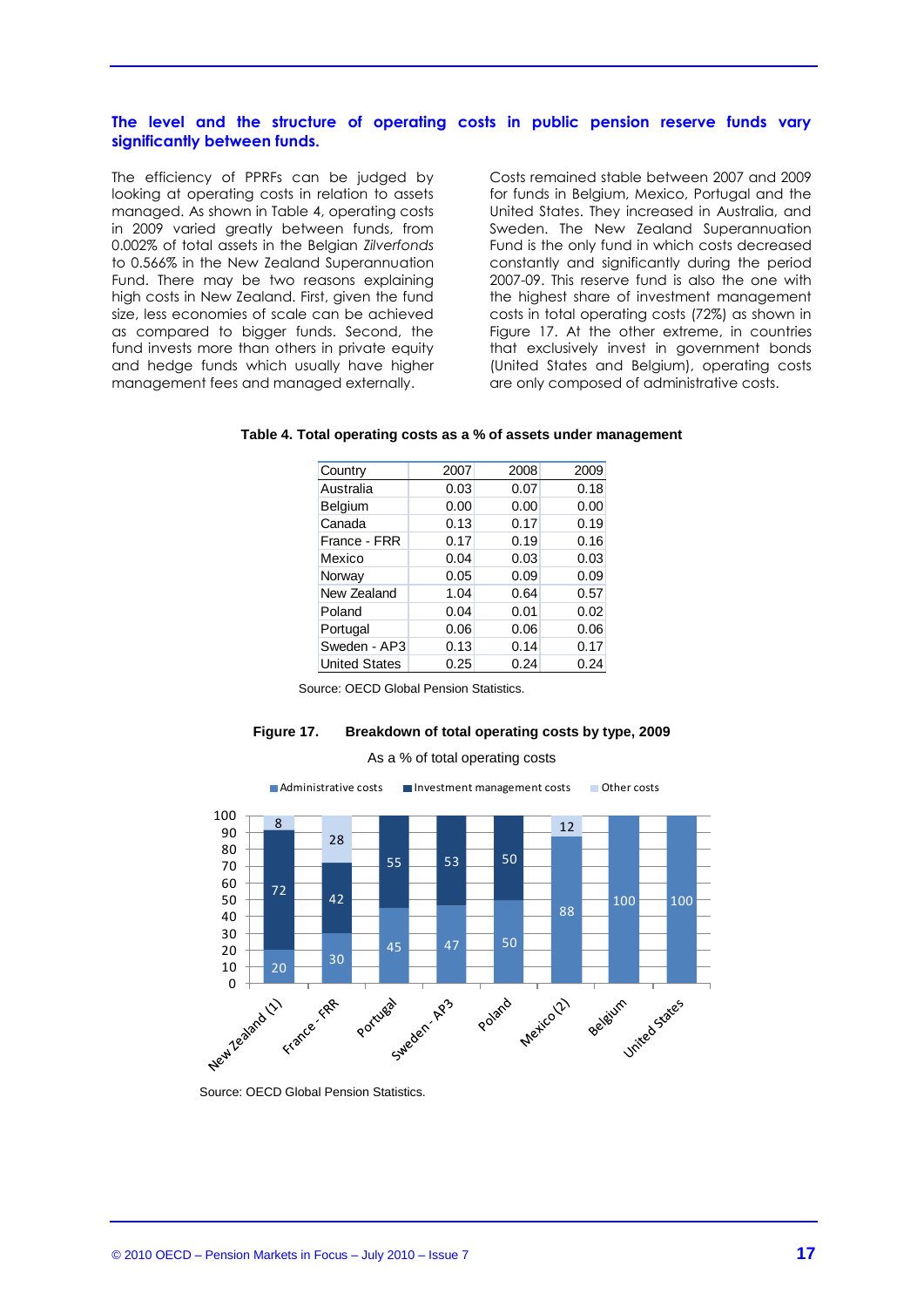### *NOTES TO BE TAKEN INTO CONSIDERATION WHEN INTERPRETING THE DATA*

#### **Within the framework of the OECD Global Pension Statistics' project the original data sources are official administrative sources.**

Data include pension funds as per the OECD classification (Private Pensions: OECD Classification and Glossary, available at [www.oecd.org/dataoecd/0/49/38356329.pdf\)](http://www.oecd.org/dataoecd/0/49/38356329.pdf). All types of plans are included (occupational and personal, mandatory and voluntary) covering both public and private sector workers.

#### **Conventional sign:**

n.d.: not available.

#### **Figure 1:**

1. Estimated data including IRAs. 2009 data refer to the period January-June 2009.

#### **Figure 2**:

1. 2009 data refer to the period January-June 2009.

#### **Figure 3:**

The GPS database provides information about investments in mutual funds and the look-through mutual fund investments in cash and deposits, bills and bonds, shares and other. When the look-through was not provided by the countries, estimates were made based on asset allocation data for open-end companies (mutual funds) from the OECD Institutional Investors' database. Therefore, asset allocation data in this Figure include both direct investment in shares, bills and bonds and cash and indirect investment through mutual funds.

- 1. The "Other" category includes loans, land and buildings, unallocated insurance contracts, private investment funds, other mutual funds (i.e. not invested in cash, bills and bonds or shares) and other investments.
- 2. For self-managed superannuation funds, "Cash and deposits" include debt securities and fixed interest and "Other investments" include overseas investment. "Other investments" include receivables, other investments (including derivatives and leased assets) and deferred tax assets.
- 3. "Other investments" include private pension funds' and state and local government employee retirement funds' unidentified miscellaneous assets, private pension funds' insurance or pension fund claims contributions receivable, and federal government retirement funds nonmarketable Treasury securities from the Civil Service Retirement and Disability Fund, the Railroad Retirement Board, the Military Retirement Fund, the Foreign Service Retirement and Disability Fund , and the Judicial Retirement Fund.
- 4. "Other investments" include accrued interest and dividends, accounts receivable, derivatives and partnerships.
- 5. "Other investments" include participations and loans to daughters, real estate for own use, other assets (everything not mentioned elsewhere), reinsurance part of provisions, and non financial assets including capital assets.
- 6. Part of "Bills and bonds" are held-to-maturity and hence book-value. "Other investments" include derivatives (reported with their market value) and outstanding accounts against the plan sponsors.
- 7. The vast majority of the "Other investments" for personal pension plans includes Reverse Repo investments which constitutes 14.74% of the total investments.
- 8. "Other investments" include short term payable and receivable accounts.
- 9. "Other investments" include outward investments in securities, representing around 26% of total investments, but the split between various securities is not available.
- 10. "Other investments" include structured products.
- 11. "Other investments" refer chiefly unallocated insurance contracts and investments in affiliated companies (generally with a 100% holding) that hold land and buildings.
- 12. The high value for the "Other" category is mainly driven by loans (30%) and other mutual funds (16%).
- 13. For personal pension plans, retirement insurance plans and retirement trust, "Other investments" include tangible assets and other assets (accounts receivable, an amount prepaid). For employer-sponsored DB&DC plans, "Other investments" include lending to banking account.

#### **Figure 4:**

1. Data include cash flow in both equities and mutual funds.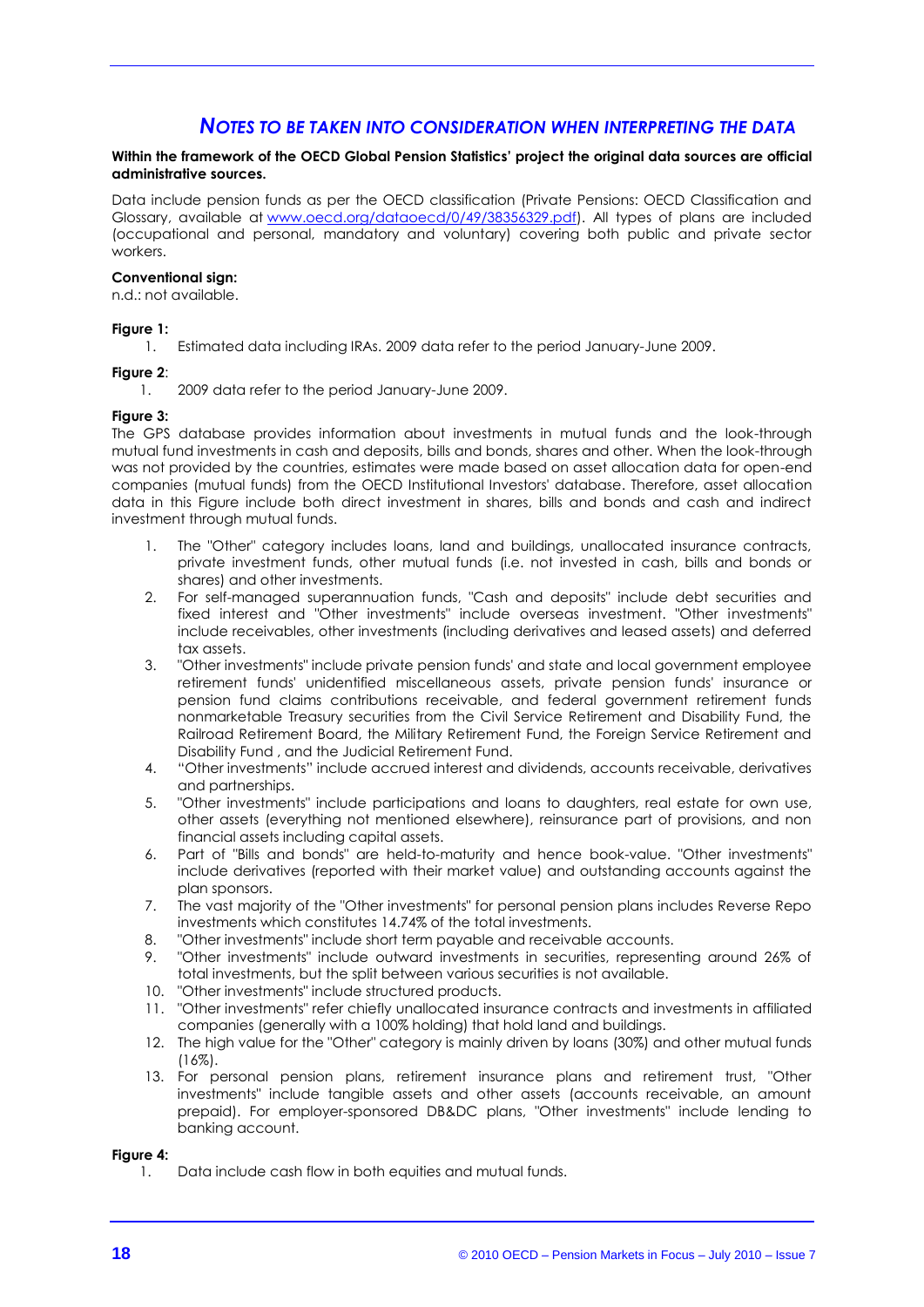- 2. Inflows/outflows reflect data from the personal pension system only and thus exclude occupational pension plan data.
- 3. Preliminary 2009 data.
- 4. Data refer to new pension funds (contractual pension funds and open pension funds instituted after the 1993 legislation). Data are partly estimated. Only directly held securities are included.

#### **Figure 5:**

- 1. Preliminary 2009 data.<br>2. Data refer to new pen
- 2. Data refer to new pension funds (contractual pension funds and open pension funds instituted after the 1993 legislation). Data are partly estimated. Only directly held securities are included.
- 3. Inflows/outflows reflect data from the personal pension system only and thus exclude occupational pension plan data.

#### **Figure 7:**

Only companies from the index that reported a defined benefit obligation in 2009 were included. Fiscal year-end 2007 data are not available for Brazil. Estimated median percentage surplus/deficit of exchange-listed companies' aggregate defined benefit obligations have been calculated using international accounting valuations.

#### **Table 1:**

1. Total country assets refer to total pension funds' assets for the Netherlands and Italy, and to total pension insurance contracts' assets for Denmark.

#### **Figure 8:**

1. The "Other" category includes loans, unallocated insurance contracts, and other investments.

#### **Table 2:**

- 1. Data refer to 2008.<br>2. Data refer to June
- Data refer to June 2009.
- 3. The Government Pension Fund Global is treated as a Sovereign Wealth Fund by the OECD and is not covered by this publication.
- 4. Weighted average for assets as a % of GDP and % increase.

#### **Figure 11:**

- 1. 2009 data refer to fiscal year 2010 ending March 31, 2010.
- 2. Data refer to June of each year.
- 3. 2009 data refer to the period January-March 2010.

#### **Figure 12:**

- 1. The category "Other investment" represents loans investment.
- 2. Data refer to June 2009.

#### **Figure 17:**

- 1. Other costs include advisor fees, depreciation and amortisation, trade and brokerage costs.
- 2. Other costs reflect the contingent labour liabilities.

## **ACKNOWLEDGEMENTS**

The production of *Pension Markets in Focus* was made possible by the contributions of Delegates to the OECD Working Party on Private Pensions and its Task Force on Pension Statistics. The OECD gratefully acknowledges their effort to supply qualitative information contained in this publication as well as data compiled within the framework of the OECD Global Pension Statistics project.

Representatives from non-OECD countries provided input to the report through the OECD cooperation with the IOPS (International Organisation of Pension Supervisors). This publication also benefits greatly from the comments and insights of Ambrogio Rinaldi from Covip (Italy) and Chairman of the OECD Working Party on Private Pensions (WPPP), Ross Jones from APRA (Australia) and Deputy Chairman of the WPPP, William Bortz from the US Treasury and member of the WPPP Bureau, Uluc Icoz from the Turkish Treasury and José Pavao Nunes from the Portuguese Pension Supervisory Authority and Chairman of the OECD Taskforce on Pension Statistics.

The information on large pension funds was collected and analysed with the help of a consultant, Ignacio Luque.